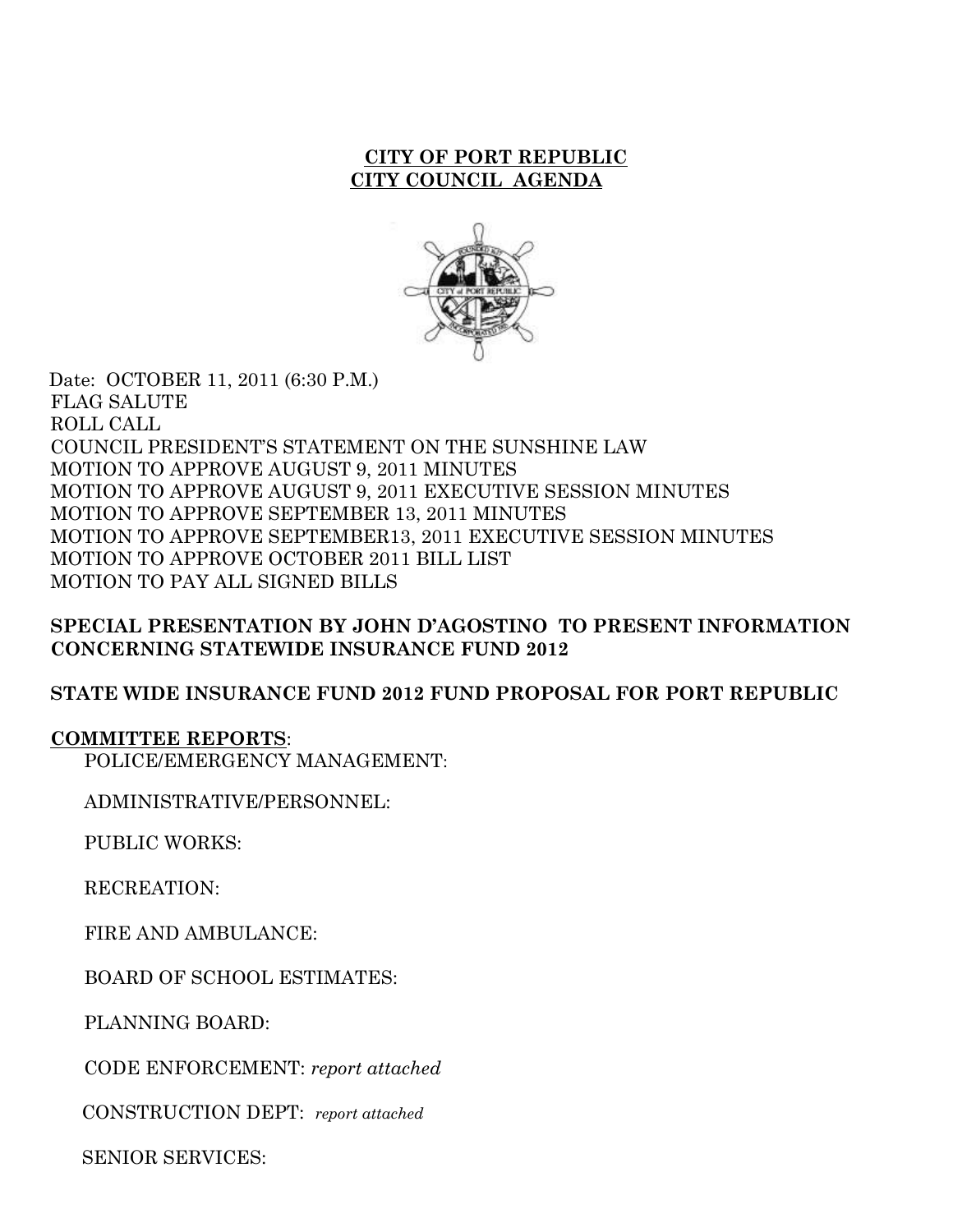FINANCE:

BUILDING:

*Agenda October11, 2011 Page 2*

### OPEN TO THE FLOOR FOR PUBLIC PORTION: CLOSE THE FLOOR FOR PUBLIC PORTION:

# **CORRESPONDENCE:**

Letter of resignation from City Clerk Lucy Samuelsen Dated September 23, 2011 Mayor's Advisory: Energy Tax White Paper Released Dated September 20, 2011 Letter dated September 15, 2011 from Atlantic County Dept of Human Services Flu Vaccine schedule

Letter dated September 6, 2011 Atlantic County JIF Fund Commissioner Attendance Letter dated September 16, 2011 from Atlantic County JIF Renewal Membership Letter dated October 3, 2011 from Bill Smallwood thank you letter. Letter dated October 5, 2011 from Atlantic County JIF Regarding Withdrawal

# **RESOLUTIONS:**

**86-2011** Resolution to Join the Statewide Insurance Fund effective for 3 years From January 1, 2012 terminating January 1, 2015.

**87-2011** Resolution Appointing D'Agostino Agency its Local Risk Management Consultant

**88-2011** Statewide Insurance Fund Indemnity and Trust Agreement

**89-2011 2012** Fund Year Statewide Insurance Fund Risk Management Consultant's Agreement **90-2011** Executive Session

**91- 2011** Appointing Acting City Clerk namely Kimberly Campellone

**92-2011** Appointing Deputy City Clerk namely Gina Simon

**93-2011** Authorization of Signatures

**94-2011** Appointment of Local Registrar namely Kimberly Campellone

**95-2011** Appointment of Court Administrator namely Laura Golden

**96-2011** Appointment of Deputy Registrar namely Gina Simon

# **ORDINANCES:**

**04-2011** Ordinance Establishing Position of Deputy Municipal Clerk *Introduction/First Reading (General Code Book)*

# **UNFINISHED BUSINESS:**

Dog Beach Ordinance Construction Debris Proposed Solar Project/Green Energy Mining Project Church Street

**NEW BUSINESS:** Halloween Hours Monday, October 31, 5:00pm to 7:00 pm